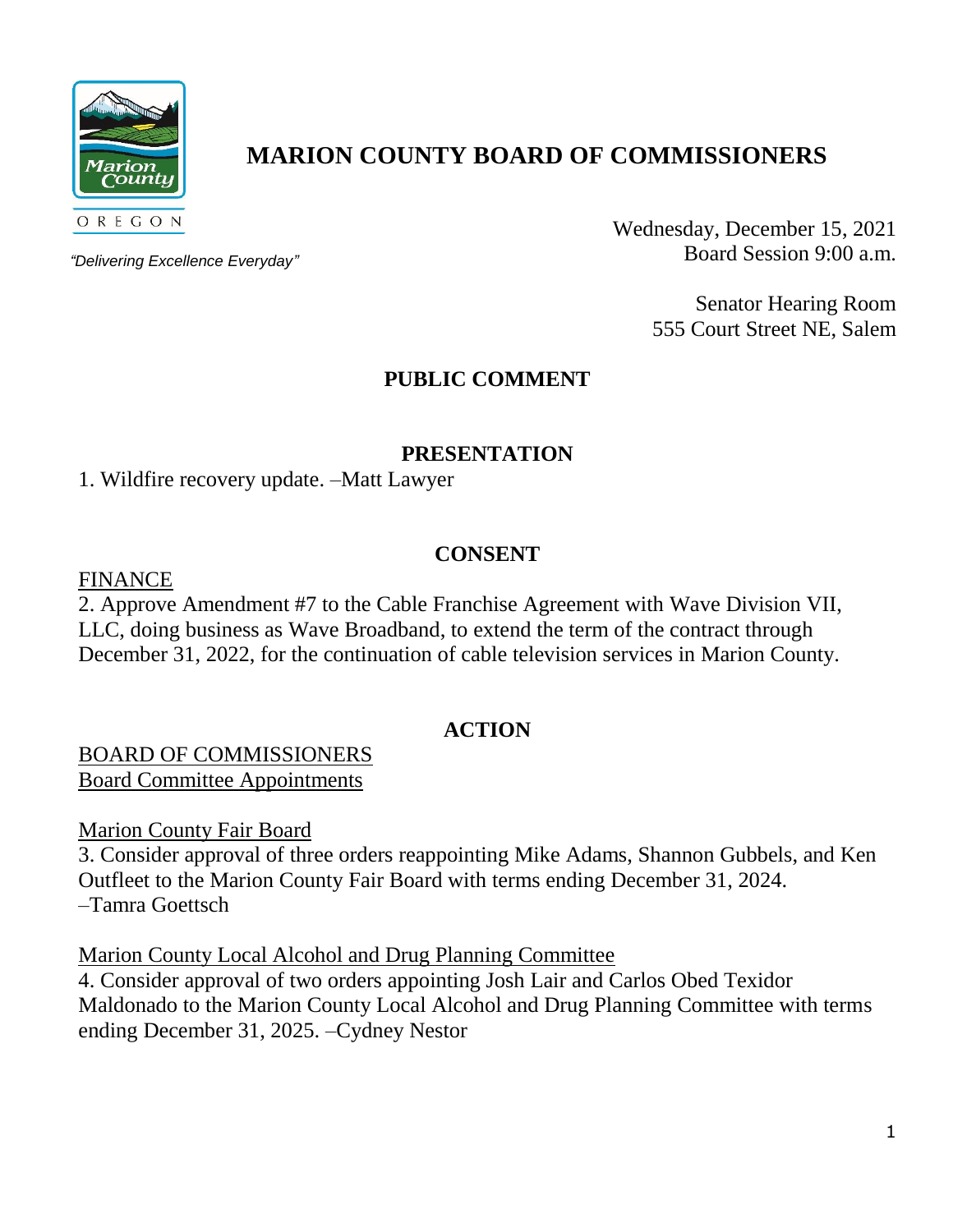## Marion County Mental Health Advisory Committee

5. Consider approval of four orders appointing Earlene Camarillo, Dr. Satyanarayana Chandragiri, Valeri Geer, and Dr. Leon O. Harrington to the Marion County Mental Health Advisory Committee (MHAC) with terms ending December 31, 2025; and three orders appointing Kristin Kuenz-Barber, Michael Mann, and Nichole Miller to the MHAC with terms ending June 30, 2025. –Cydney Nestor

#### Board of Trustees of Public Defender of Marion County, Inc.

6. Consider approval of an order reappointing Shaney Starr to the Board of Trustees of Public Defender of Marion County, Inc. with a term ending December 31, 2024. –Sherry Lintner

#### Salem Foundation Distribution Committee

7. Consider approval of an order reappointing Terry Hancock as the Marion County Member of the Salem Foundation Distribution Committee with a term beginning January 1, 2022, and ending December 31, 2026. –Sherry Lintner

## FINANCE

8. Consider approval of the Corporate Procurement Card Services Agreement with Bank of America to provide procurement card services to county departments through December 31, 2027. –Jeff White

#### HEALTH AND HUMAN SERVICES

9. Consider authorizing the Marion County Health and Human Services Department to submit the Behavioral Health Resource Network (BHRN) grant application to the Oregon Health Authority for screening, assessment, treatment, and recovery services for substance use disorders. –Ryan Matthews and Cydney Nestor

10. Consider approval of the Contract for Services with Caroline Grady Castillo, M.D. in the amount of \$200,000 to serve as Public Health Medical Director for Marion County's Public Health Program from January 3, 2022 through December 31, 2022. –Katrina Rothenberger

## HUMAN RESOURCES

11. Consider approval of Amendment #6 to the Contract for Services with Absorb Software, Inc. to add \$46,233 for a new contract total of \$246,233 and extend the term date through December 31, 2022, for the county's Enterprise Learning Management System. –Michelle Shelton, Lori O'Mara, and Erick Kountz